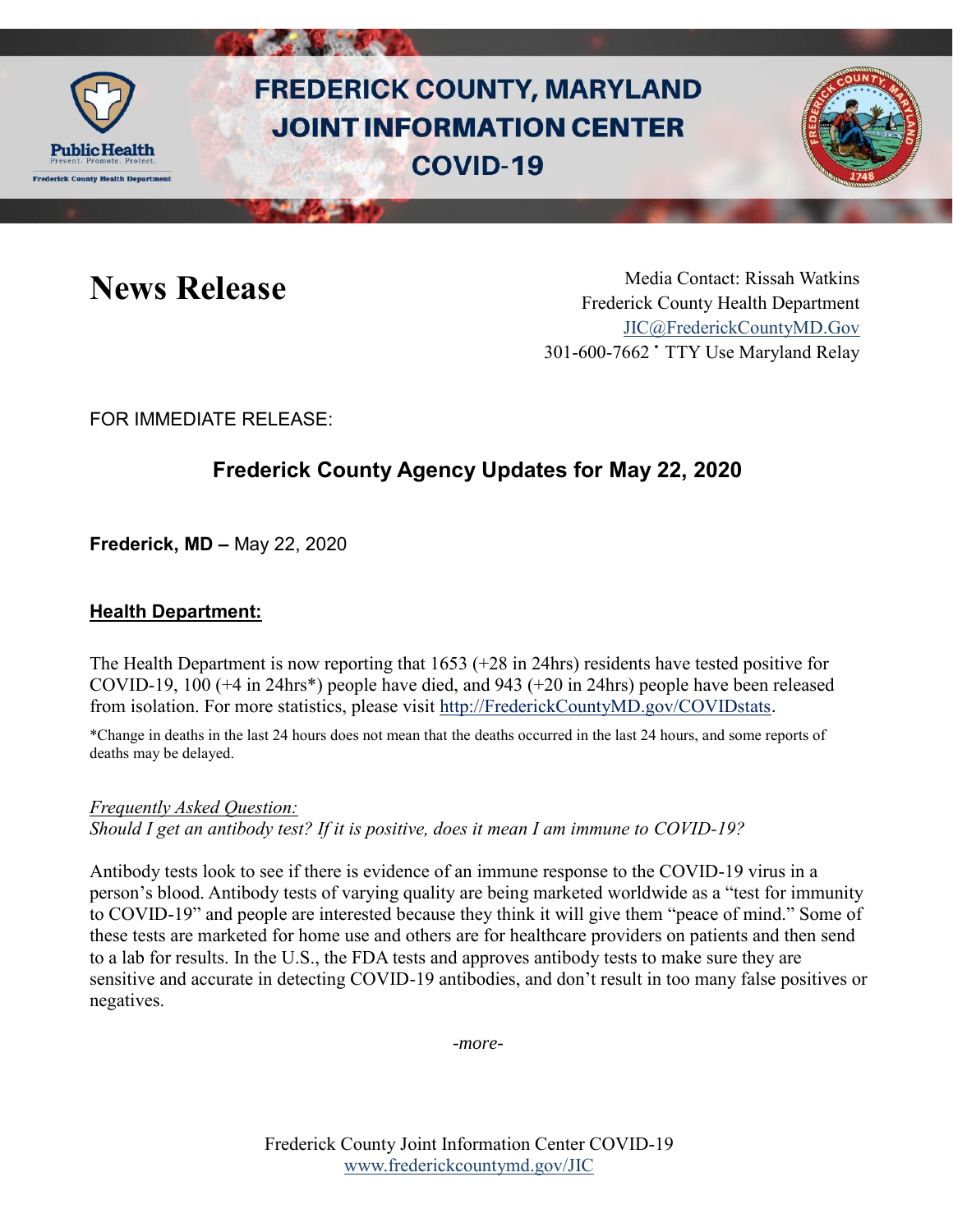

### **Page 2/JIC**

A positive test result – a test which shows that antibodies are present – does not mean that a person will be immune to COVID-19 for many reasons:

- It is unknown how long COVID-19 antibodies last in the body a positive test could indicate an early infection or a more recent one.
- Depending on the quality of the test, a positive result could be from another type of coronavirus - not specifically COVID-19.
- It is unknown if the existence of COVID-19 antibodies means a person is immune to COVID-19 – there are cases worldwide of people getting infected more than once.

Because so much is unknown about COVID-19, antibody tests are not recommended to diagnose COVID-19, and most people do not need an antibody test at this time. If you believe you may have COVID-19, it is best to get tested with a viral test. [Frederick Health Hospital offers Curbside testing,](https://www.frederickhealth.org/Patients-Visitors/Coronavirus-COVID-19-.aspx?furl=coronavirus) as well as healthcare providers and other locations in Frederick County.

For everyone, it is recommended to wash hands, practice physical distancing, and wear a face covering when around others.

For more information about antibody testing, visit: [CDC Test for Past Infection.](https://www.cdc.gov/coronavirus/2019-ncov/testing/serology-overview.html)

#### **Elections:**

#### *Frederick County Voters Can Use Ballot Drop Boxes for June 2, 2020 Presidential Primary Election*

Voters in Frederick County now have another option to return their ballots to the Board of Elections for the June 2, 2020 Presidential Primary Election.

Rather than make a trip to the post office, a voter can return their voted ballot at secure drop boxes at three (3) County locations from May 21, 2020 through June 2, 2020. **Ballots may be placed in the drop boxes anytime from May 21, 2020 until 8:00 pm on June 2, 2020, when voting ends**. The three drop box locations are listed below.

> **Frederick County Board of Elections** 340A Montevue Lane, Frederick, MD 21702

**William R. Talley Recreation Center**

121 N. Bentz St, Frederick, MD 21701

**Urbana Regional Library** 9020 Amelung Street, Frederick, MD 21704

*-more-*

Frederick County Joint Information Center COVID-19 [www.frederickcountymd.gov/JIC](https://frederickcountymd.gov/JIC)